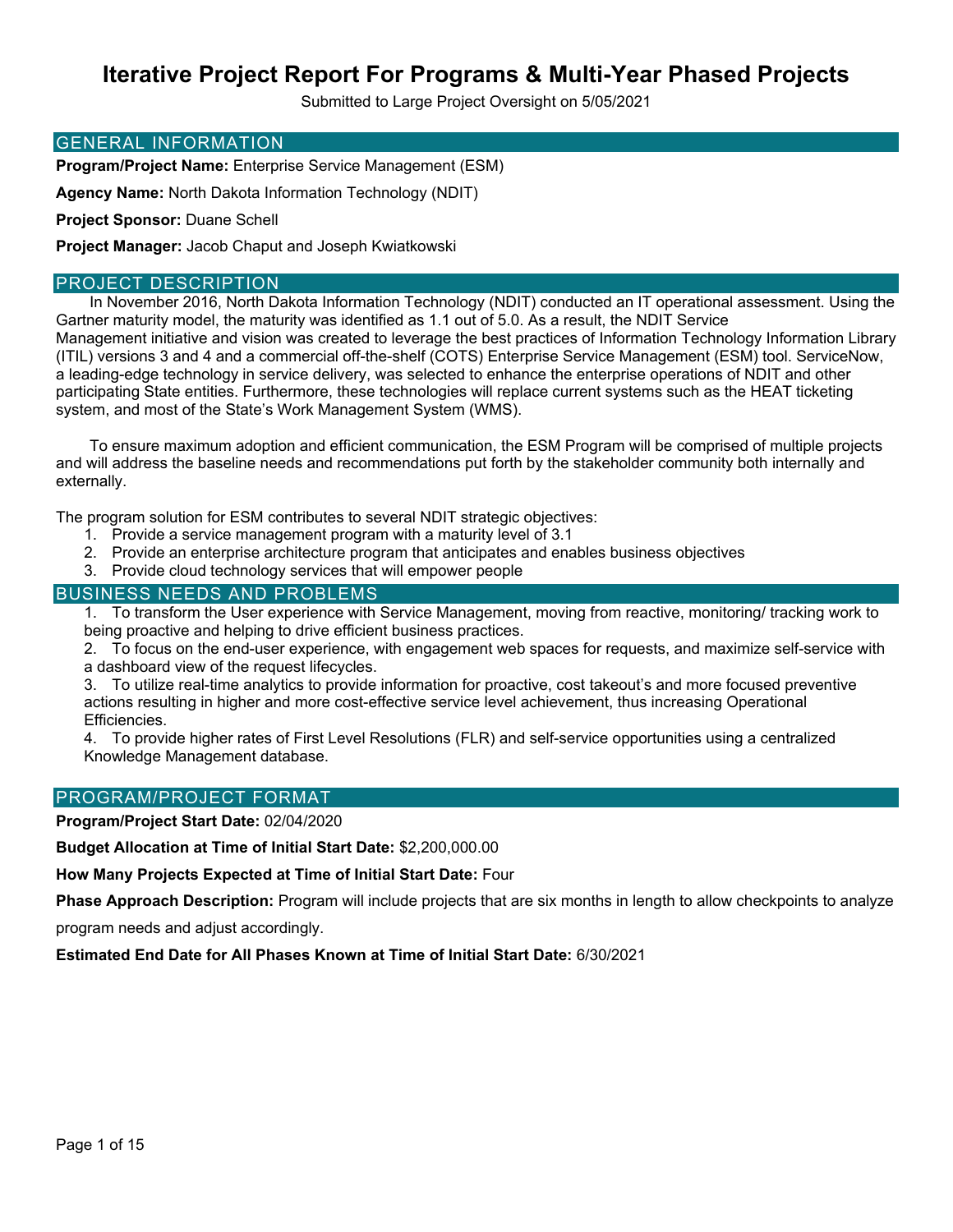Submitted to Large Project Oversight on 5/05/2021

#### PROGRAM/PROJECT ROAD MAP

The program road map shows the high-level plan or vision for the program/projects/phases. It is intended to offer a picture of the lifespan of all the effort that is expected to be required to achieve the business objectives.

| Project/<br><b>Phase</b> | <b>Title</b>                             | <b>Scope Statement</b>                                                                                                                                               | <b>Estimated</b><br><b>Months</b><br><b>Duration</b> | <b>Estimated Budget</b> |
|--------------------------|------------------------------------------|----------------------------------------------------------------------------------------------------------------------------------------------------------------------|------------------------------------------------------|-------------------------|
| Project 1                | Minimum Viable<br>Product (MVP)          | This project will implement ServiceNow and<br>several base modules for knowledge, project,<br>event, change, and incident management as<br>well as a service portal. | 6                                                    | \$530,173               |
| Project 2                | Asset and<br>Configuration<br>Management | This project will implement hardware and<br>software asset management into ServiceNow.                                                                               | 6                                                    | \$771,223               |
| Project 3                | Service Catalog 1                        | This project will begin developing service<br>catalog items in ServiceNow to replace Work<br>Management System (WMS)                                                 | 6                                                    | \$833,893.52            |
| Project 4                | Governance, Risk,<br>and Compliance      | This project will implement GRC related<br>modules in ServiceNow.                                                                                                    | 6                                                    | \$700,670.00            |
| Project 5                | MIM Catalog and<br>Integration           | This project will remove MIM integration with<br>ServiceNow and replace with IntegrationHub.<br>A catalog item will be created for automating<br>user accounts.      | 6                                                    | \$386,637.36            |
| Project 6                | Service Catalog 2                        | This project will continue developing service<br>catalog items in ServiceNow to replace Work<br>Management System (WMS).                                             | 6                                                    | \$681,832.06            |

#### PROJECT BASELINES

The baselines below are entered for only those projects or phases that have been planned. At the completion of a project or phase a new planning effort will occur to baseline the next project/phase and any known actual finish dates and costs for completed projects/phases will be recorded. The iterative report will be submitted again with the new information.

| Project/<br><b>Phase</b> | Program/<br><b>Project</b><br><b>Start Date</b> | <b>Baseline</b><br><b>End Date</b> | <b>Baseline</b><br><b>Budget</b> | <b>Actual</b><br><b>Finish</b><br><b>Date</b> | <b>Schedule</b><br><b>Variance</b> | <b>Actual Cost</b> | <b>Cost Variance</b>      |
|--------------------------|-------------------------------------------------|------------------------------------|----------------------------------|-----------------------------------------------|------------------------------------|--------------------|---------------------------|
|                          |                                                 |                                    |                                  |                                               |                                    |                    |                           |
| Project 1                | 02/11/2020                                      | 7/27/2020                          | \$530,173.00                     | 07/21/2020                                    | 3% ahead<br>of<br>schedule         | \$510,038.00       | 4% Under<br><b>Budget</b> |
| Project 2                | 07/06/2020                                      | 12/30/2020                         | \$771,223.40                     | 12/30/2020                                    | 0%                                 | \$771,223.40       | 0%                        |
| Project 3                | 07/06/2020                                      | 12/30/2020                         | \$833,893.52                     | 12/30/2020                                    | 0%                                 | \$833,893.52       | 0%                        |
| Project 4                | 09/28/2020                                      | 04/01/2021                         | \$700,670.00                     | 04/21/2021                                    | 13%<br>behind<br>schedule          | \$700,670.00       | 0%                        |
| Project 5                | 01/04/2021                                      | 06/30/2021                         | \$386,637.36                     |                                               |                                    |                    |                           |
| Project 6                | 01/04/2021                                      | 06/30/2021                         | \$681,832.06                     |                                               |                                    |                    |                           |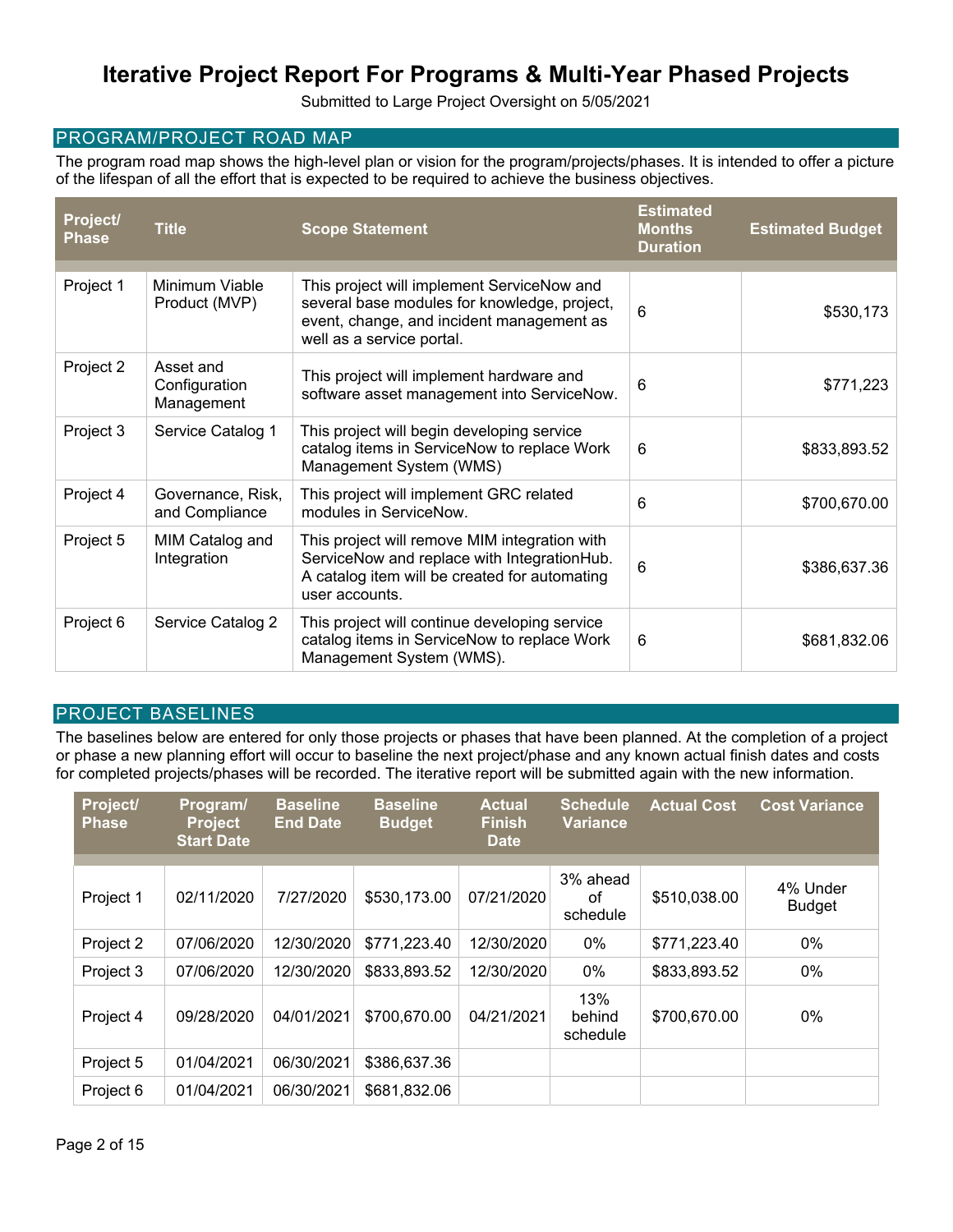Submitted to Large Project Oversight on 5/05/2021

### **OBJECTIVES**

**Project 1 – Minimum Viable Product**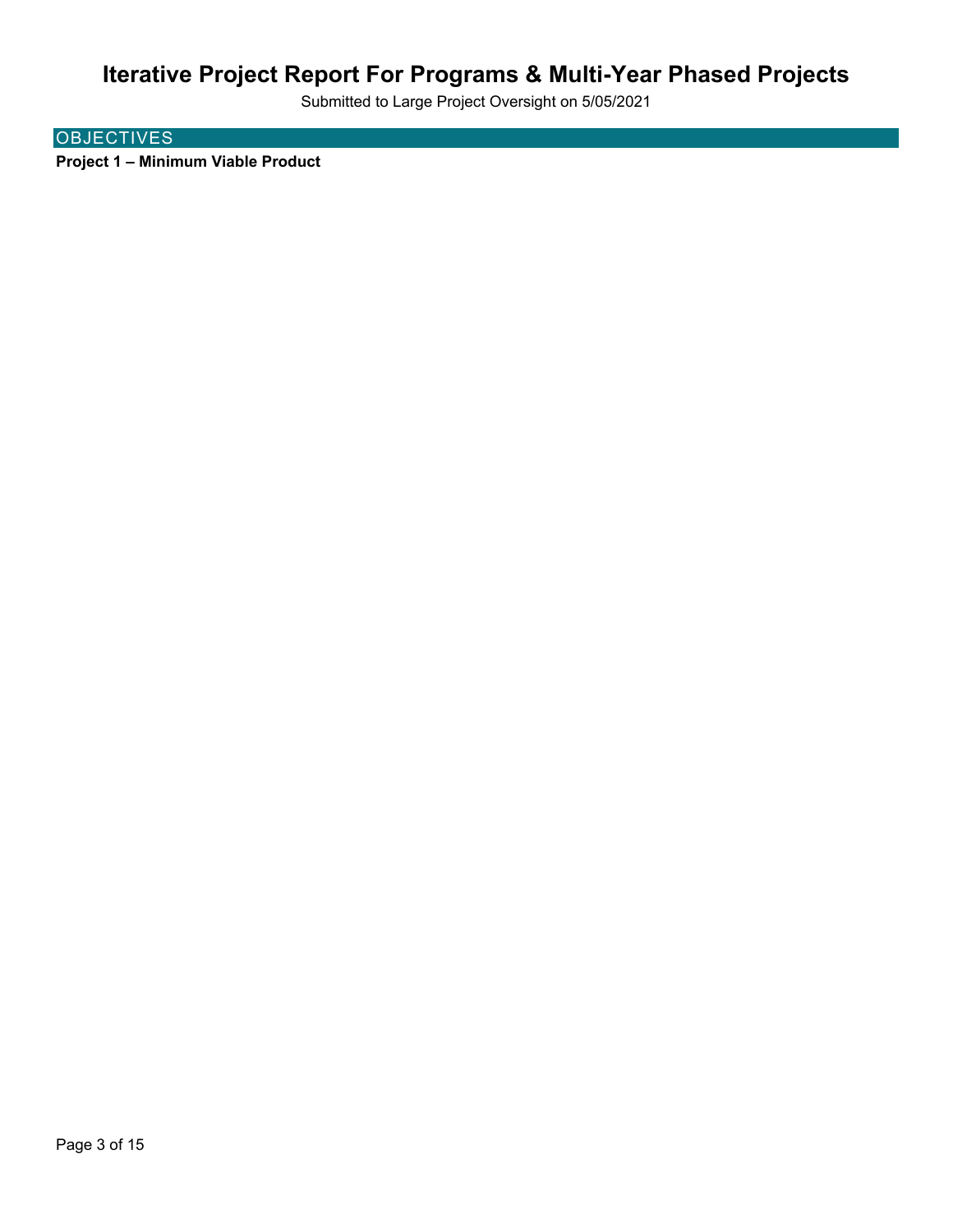| <b>Business Objective</b>                                                                                         | <b>Measurement Description</b>                                                                                                                                                                                                                                                                                                                                                                                                                                                                                                                                                                                                                                                                                                                                                                                                                                                                                                                                                                            | Met/<br><b>Not</b><br><b>Met</b> | <b>Measurement Outcome</b>                                                                                                                                                                                                                                                                                                                                                                                                                                                                                                                                                                                                                                                                                                                             |
|-------------------------------------------------------------------------------------------------------------------|-----------------------------------------------------------------------------------------------------------------------------------------------------------------------------------------------------------------------------------------------------------------------------------------------------------------------------------------------------------------------------------------------------------------------------------------------------------------------------------------------------------------------------------------------------------------------------------------------------------------------------------------------------------------------------------------------------------------------------------------------------------------------------------------------------------------------------------------------------------------------------------------------------------------------------------------------------------------------------------------------------------|----------------------------------|--------------------------------------------------------------------------------------------------------------------------------------------------------------------------------------------------------------------------------------------------------------------------------------------------------------------------------------------------------------------------------------------------------------------------------------------------------------------------------------------------------------------------------------------------------------------------------------------------------------------------------------------------------------------------------------------------------------------------------------------------------|
| Transform the User<br>experience with<br>Service Management                                                       | Reporting on the following:<br>Enabling a multichannel<br>communication process,<br>introducing chatbots, as well as<br>providing a compelling IT<br>shopping experience with service<br>catalogs and promoting self-help<br>with access to a knowledge base.<br>Measurement of metrics and<br>KPIs using the following reports<br>can gauge the user experience<br>with tends.<br>The IT staff will determine when<br>these reports will need to be run,<br>starting three months after<br>implementation.<br>SLA compliance rate -<br>$\bullet$<br>Percentage of incidents<br>resolved within the<br>agreed SLA time<br>Incident response time -<br>$\bullet$<br>Time taken to respond to<br>an event.<br>Incident resolution time -<br>$\bullet$<br>Time taken to resolve an<br>incident.<br>Reopen rate - Number of<br>$\bullet$<br>tickets that are reopened<br>after being resolved.<br>Surveys<br>$\bullet$<br>Need to state this is the baseline<br>at three months with reports<br>showing what? | Met                              | To measure the short-term improvement of moving<br>from a reactive, monitoring & tracking driven methodology to<br>a proactive practice of identifying and solving potential<br>issues before they happen, the reports following could be<br>used to show improvement for the short term.<br>Surveys<br>٠<br>Collect feedback from end-users (Stakeholders,<br>End users, Technical staff, and<br>management). Feedback can start with a set of<br>identified pilot groups providing feedback and<br>working with others as the tool is better utilized and<br>understood.<br>IT and Program staff can start these two weeks after the<br>GO live date and continue for three months until the<br>reporting matures to allow for metrics to take over. |
| Focus on end-user<br>experience, with<br>engagement web<br>spaces for requests,<br>and maximize self-<br>service. | With the implementation of a self-<br>service portal and ND branding,<br>user-friendly interface.<br>Surveys - timing will be<br>determined by the IT staff during<br>the project(s).<br>We can measure this by working<br>to Survey the population and<br>Collect satisfaction feedback from<br>end-users, Survey questions<br>should be framed carefully and<br>be very specific.                                                                                                                                                                                                                                                                                                                                                                                                                                                                                                                                                                                                                       | Met                              | There is no lead measurement here, but we will be offering<br>listening sessions to improve the system prior to the<br>survey results measured in the Lag section By listening to<br>the pilot group, Technicians, and requests on the self-<br>service portal inputting those comments and concerns into<br>reports, and determining any corrective actions Redesign,<br>Training, Brown bag sessions that are needed.<br>Listening can start during the User Acceptance testing and<br>continue for the first six months after deployment.                                                                                                                                                                                                           |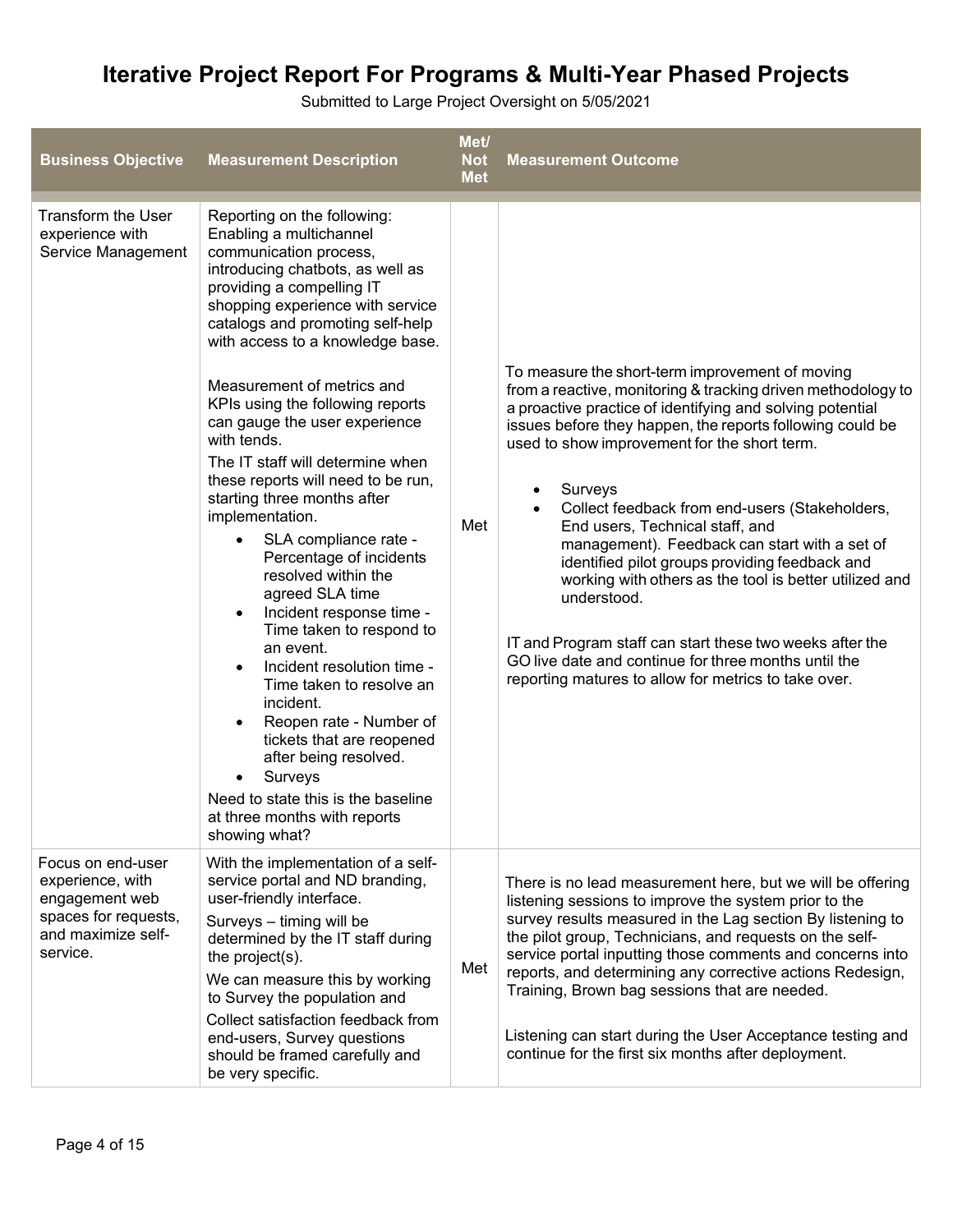| <b>Business Objective</b>                                                                                                              | <b>Measurement Description</b>                                                                                                                                                                                                                                                                                                                                                                                                                                                                                                                                                                                                                                                                                                                              | Met/<br><b>Not</b><br><b>Met</b> | <b>Measurement Outcome</b>                                                                                                                                                                                                                                                                                                                                                                                                                                                                                                                                                                                                                                                    |
|----------------------------------------------------------------------------------------------------------------------------------------|-------------------------------------------------------------------------------------------------------------------------------------------------------------------------------------------------------------------------------------------------------------------------------------------------------------------------------------------------------------------------------------------------------------------------------------------------------------------------------------------------------------------------------------------------------------------------------------------------------------------------------------------------------------------------------------------------------------------------------------------------------------|----------------------------------|-------------------------------------------------------------------------------------------------------------------------------------------------------------------------------------------------------------------------------------------------------------------------------------------------------------------------------------------------------------------------------------------------------------------------------------------------------------------------------------------------------------------------------------------------------------------------------------------------------------------------------------------------------------------------------|
| Utilize real-time<br>analytics to provide<br>information for<br>proactive, cost<br>savings, and more<br>focused preventive<br>actions. | The goal of analytics is to<br>manage the cost of ops with a<br>focus on preventive actions<br>resulting in higher and more cost-<br>effective service level<br>achievement.<br>reports monthly starting three<br>months after the go-live date<br>Lost business hours - The goal is<br>to report on the Infrastructure<br>stability - A highly stable<br>infrastructure is characterized by<br>maximum availability, very few<br>outages, and low service<br>disruptions.<br>Change success rate - The goal<br>is to track and report on change<br>efforts, and the number of<br>changes completed successfully<br>in each period.                                                                                                                         | Met                              | Reports can measure short term metrics, but the data<br>analytics and trending can be limited due to the lack of<br>historical data – which will be resolved over time.<br>Measurement can be via these reports Monthly.<br>Lost business hours - The number of hours the<br>business is down because IT services are<br>unavailable.<br>Change success rate - The ratio of the number of<br>successful changes to the total number of changes<br>that were executed in each time frame.<br>Cost per event - An overall cost of each event,<br>which is calculated by the support tiers working on that<br>item. The Goal is to show Cost per events decreasing<br>over time. |
| Provide higher rates<br>of First Level<br>Resolutions (FLR)<br>and self-service<br>opportunities.                                      | At the start of this project, the<br>team will survey staff to<br>determine the amount of time<br>they are spending working<br>directly with the customer.<br>Reports that can be run:<br>Ticket volume trends: report goal<br>is to show a slow steady<br>decrease in actual tickets.<br>1st, call resolution rate. The goal<br>here is to show increasing<br>numbers for First Call<br>Resolutions.<br>% of incidents resolved by the<br>first level of support (first call or<br>contact with the IT help desk).<br>Reopen rate - # of tickets that are<br>reopened after being resolved.<br>Incidents opened via the Self-<br>service portal. The goal here is<br>report on self-service portal<br>usage by users to solve their<br>issues or requests. | Met                              | For the short-term lead measurement NDIT, and ESM<br>Program staff can start these reports two weeks after the<br>go-live date and continue for three months until the<br>reporting matures to allow for metrics to take over.<br><b>Ticket Volume Trends</b><br><b>First Call Resolution Rate</b><br>Reopen Rate<br>Requests closed via Self-service portal - Use of<br>Knowledgebase to answer the question.                                                                                                                                                                                                                                                                |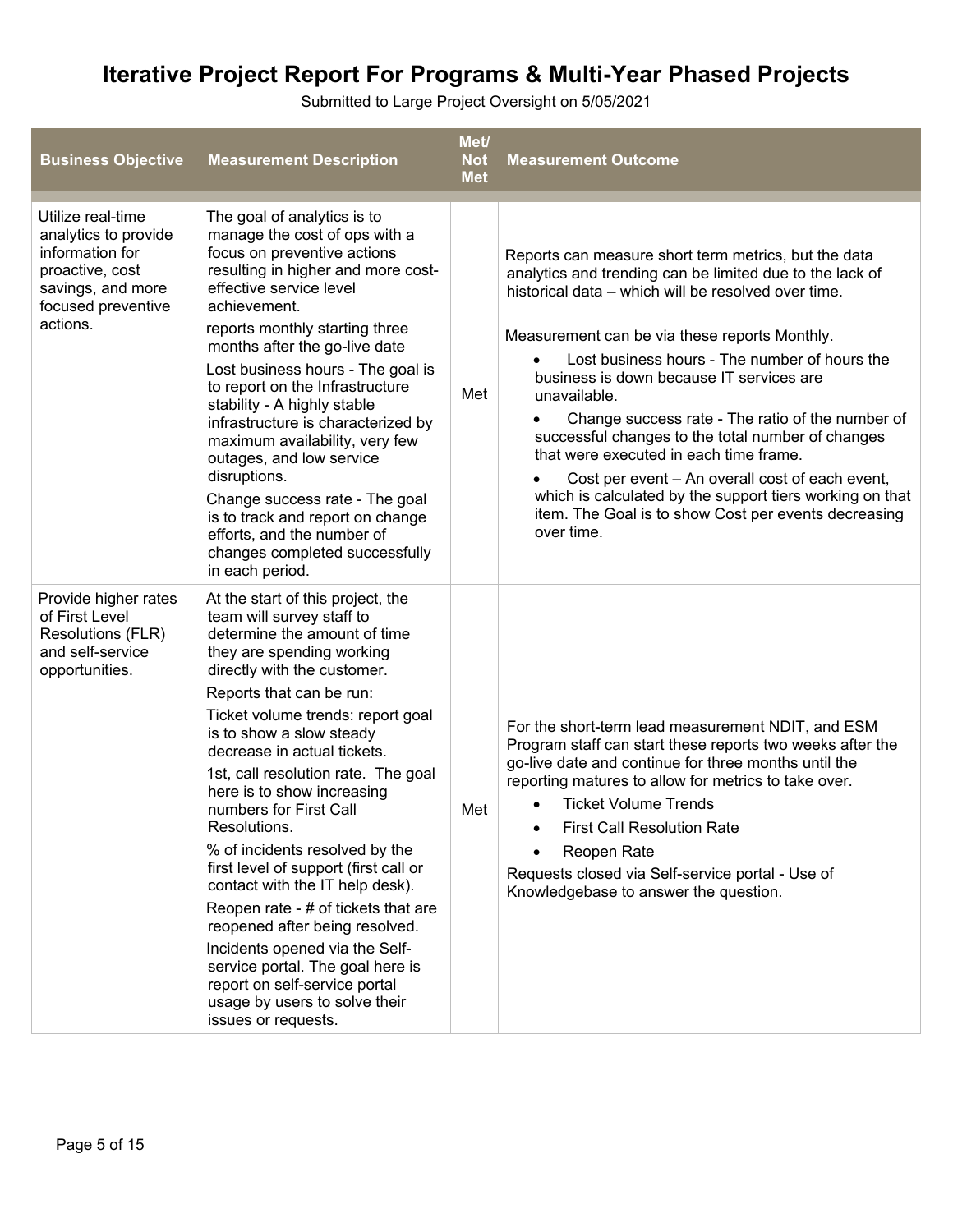Submitted to Large Project Oversight on 5/05/2021

### **Project 2 – Asset and Configuration Management**

| <b>Business</b><br><b>Objective</b>                                            | <b>Measurement Description</b>                                                                                                                                                                                                                            | Met/<br><b>Not</b><br><b>Met</b> | <b>Measurement Outcome</b>                                                                                                                                                                                                                                                                                                 |
|--------------------------------------------------------------------------------|-----------------------------------------------------------------------------------------------------------------------------------------------------------------------------------------------------------------------------------------------------------|----------------------------------|----------------------------------------------------------------------------------------------------------------------------------------------------------------------------------------------------------------------------------------------------------------------------------------------------------------------------|
| Provide<br>Organizational<br>change<br>management<br>(OCM)                     | Design key Training, Knowledge<br>Transfer and Communications to<br>support.                                                                                                                                                                              | Met                              | Provide key Training, Knowledge Transfer and<br><b>Communications to North Dakota</b><br>Methods of providing:<br>Knowledge management articles documenting<br>process.<br>Providing job aid documentation<br>Providing Sample OCM Emails<br>Training and communications plans<br>ServiceNow Application Training (remote) |
| Implement<br>Hardware asset<br>management<br>(HAM) within<br><b>ServiceNow</b> | At the start of this project, the team<br>will survey staff to determine the<br>methods of tracking software.<br>Reports that can be run:<br><b>Asset Reports</b><br>Spreadsheet tracking<br>Field input report<br><b>Audit Report</b>                    | Met                              | Able to use one tool for Software tracking.<br>Reports:<br>Asset reports<br><b>Asset Finical dashboards</b>                                                                                                                                                                                                                |
| Implement<br>Software asset<br>management<br>(SAM) within<br><b>ServiceNow</b> | At the start of this project, the team<br>will survey staff to determine the<br>methods of tracking software.<br>Reports that can be run:<br><b>Asset Reports</b><br>$\bullet$<br>Spreadsheet tracking<br>$\bullet$<br>Field input report<br>Audit report | Met                              | Able to use one tool for Software for tracking Reports:<br>Asset reports<br>$\bullet$<br><b>Asset Finical dashboards</b>                                                                                                                                                                                                   |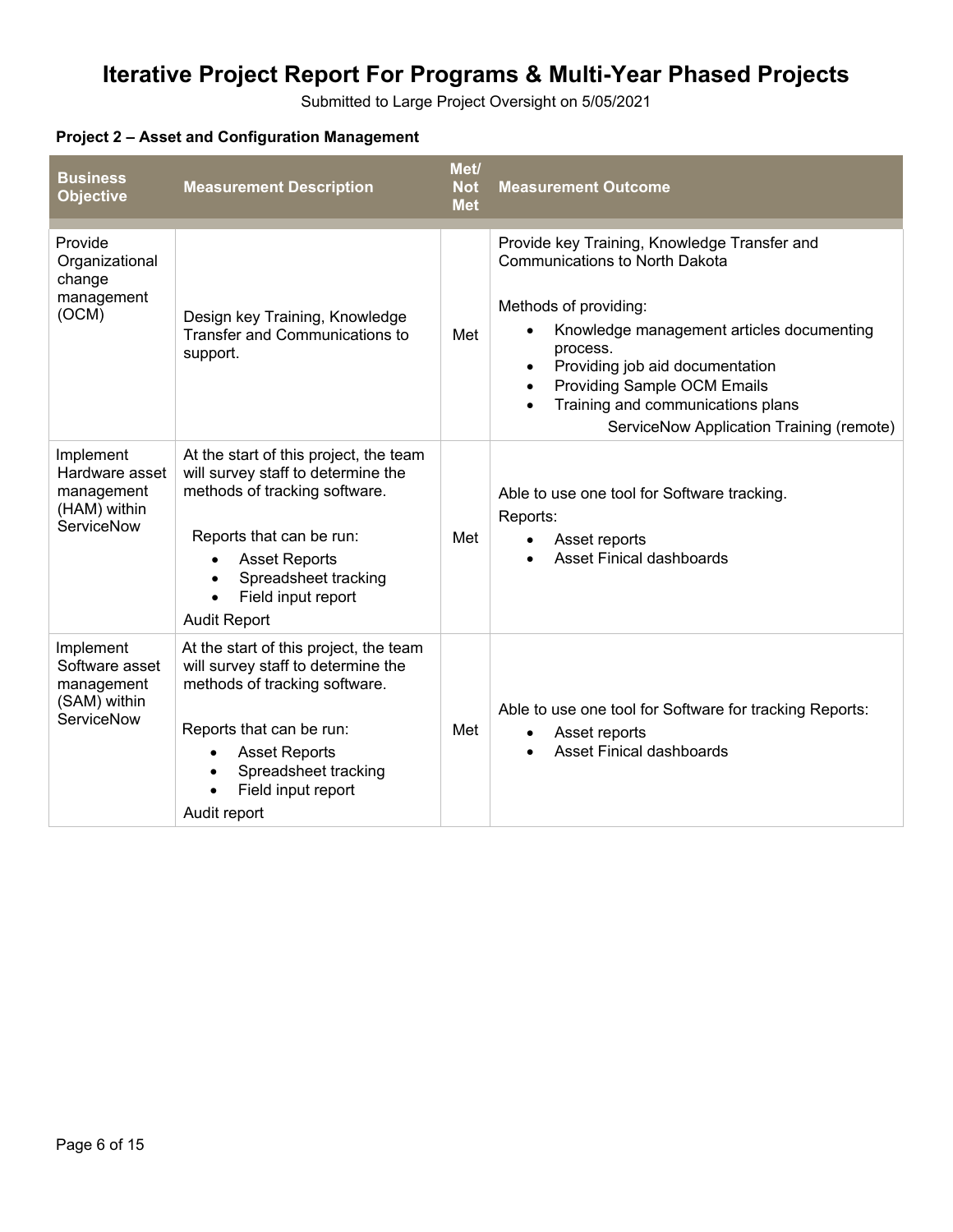Submitted to Large Project Oversight on 5/05/2021

### **Project 3 – Service Catalog 1**

| <b>Business Objective</b>                                                                                                    | <b>Measurement Description</b>                                                                                                                                                                                                                          | Met/<br><b>Not</b><br><b>Met</b> | <b>Measurement Outcome</b>                                                                                                                                                                                                                                                                                                                                                                                                                                                                                                                                                                                                                                                                                                                  |
|------------------------------------------------------------------------------------------------------------------------------|---------------------------------------------------------------------------------------------------------------------------------------------------------------------------------------------------------------------------------------------------------|----------------------------------|---------------------------------------------------------------------------------------------------------------------------------------------------------------------------------------------------------------------------------------------------------------------------------------------------------------------------------------------------------------------------------------------------------------------------------------------------------------------------------------------------------------------------------------------------------------------------------------------------------------------------------------------------------------------------------------------------------------------------------------------|
| Create Service Catalog<br>items withing<br>ServiceNow to replace<br>the Work Management<br>System (WMS)<br>currently in use. | Survey the population and<br>collect satisfaction feedback from<br>end-users, identifying their pain<br>points, and visualizing their desired<br>state for further improvement.<br>Survey questions should be framed<br>carefully and be very specific. | Met                              | To measure the short-term improvement of<br>moving from a reactive, monitoring & tracking<br>driven methodology to a proactive practice of<br>identifying Service requests the reports following<br>could be used to show improvement for the<br>short term.<br>Surveys<br>Collect feedback from end-users<br>(Stakeholders, End users, Technical<br>staff, and management). Feedback can<br>start with a set of identified pilot groups<br>providing feedback and working with<br>others as the tool is better utilized and<br>understood.<br>IT and Program staff can start these two weeks<br>after the GO live date and continue for three<br>months until the reporting matures to allow for<br>metrics to take over for the requests. |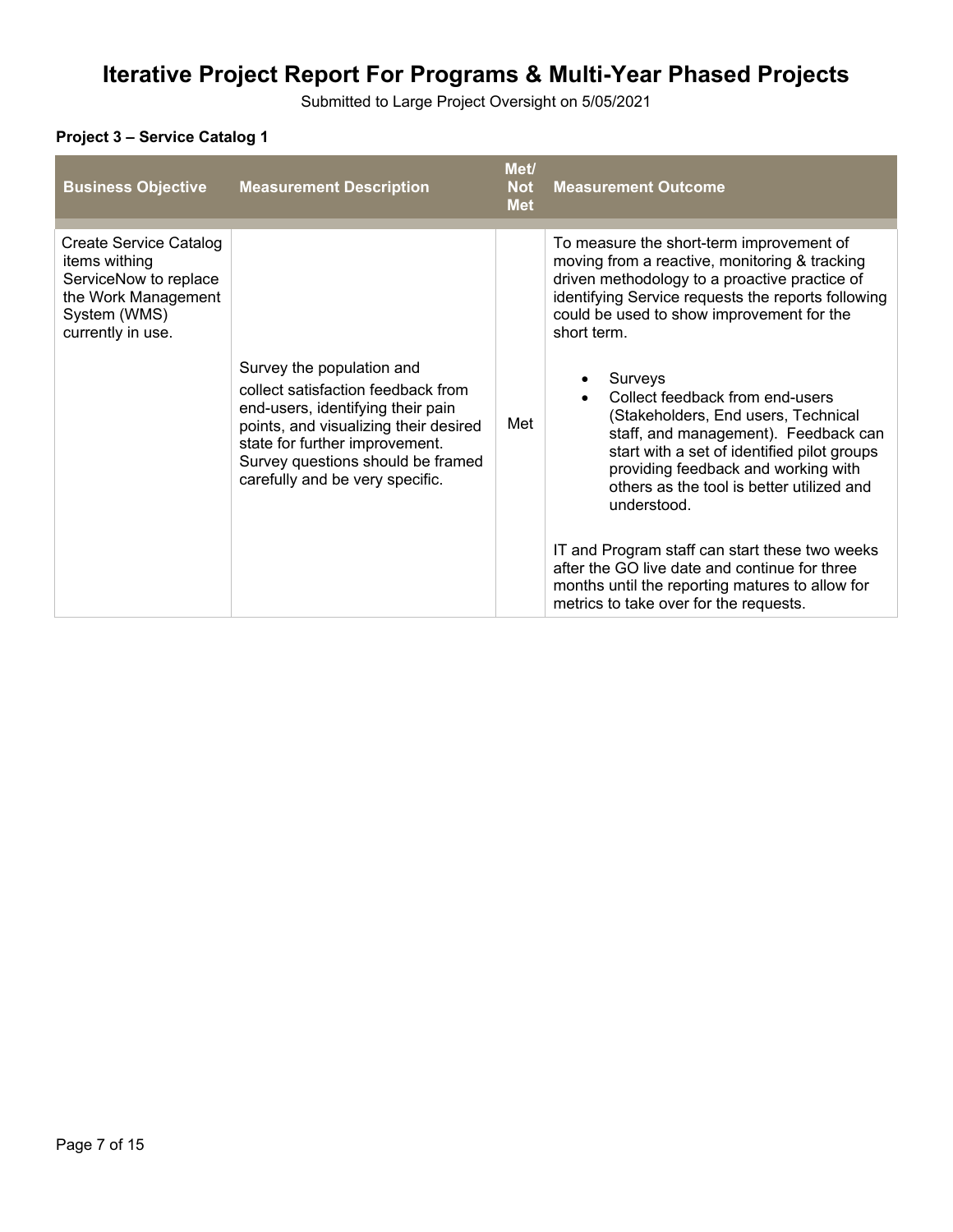Submitted to Large Project Oversight on 5/05/2021

### **Project 4 – Governance, Risk, and Compliance**

| <b>Business Objective</b>                                                                                  | <b>Measurement Description</b>                                                             | Met/<br><b>Not Met</b> | <b>Measurement Outcome</b>          |
|------------------------------------------------------------------------------------------------------------|--------------------------------------------------------------------------------------------|------------------------|-------------------------------------|
| Implement SNow Product GRC -<br>Policy and Compliance<br>Management                                        | Implement product functionality<br>to the acceptance of the Sponsor<br>and Stakeholder(s). | Met                    | Product implemented<br>successfully |
| Implement SNow Product GRC -<br>Audit Management                                                           | Implement product functionality<br>to the acceptance of the Sponsor<br>and Stakeholder(s). | Met                    | Product implemented<br>successfully |
| Implement SNow Product GRC -<br><b>Risk Management</b>                                                     | Implement product functionality<br>to the acceptance of the Sponsor<br>and Stakeholder(s). | Met                    | Product implemented<br>successfully |
| Implement SNow Product GRC -<br>Vendor Risk Management                                                     | Implement product functionality<br>to the acceptance of the Sponsor<br>and Stakeholder(s). | Met                    | Product implemented<br>successfully |
| <b>Implement SNow Product Security</b><br>Operations (SO) module -<br><b>Vulnerability Response (SOVR)</b> | Implement product functionality<br>to the acceptance of the Sponsor<br>and Stakeholder(s). | Met                    | Product implemented<br>successfully |
| Provide Administration and User<br>Training                                                                | Provide training to the<br>acceptance of the Sponsor and<br>Stakeholder(s).                | Met                    | Product implemented<br>successfully |
| Implement SNow Product GRC -<br>Policy and Compliance<br>Management                                        | Implement product functionality<br>to the acceptance of the Sponsor<br>and Stakeholder(s). | Met                    | Product implemented<br>successfully |
| Implement SNow Product GRC -<br><b>Audit Management</b>                                                    | Implement product functionality<br>to the acceptance of the Sponsor<br>and Stakeholder(s). | Met                    | Product implemented<br>successfully |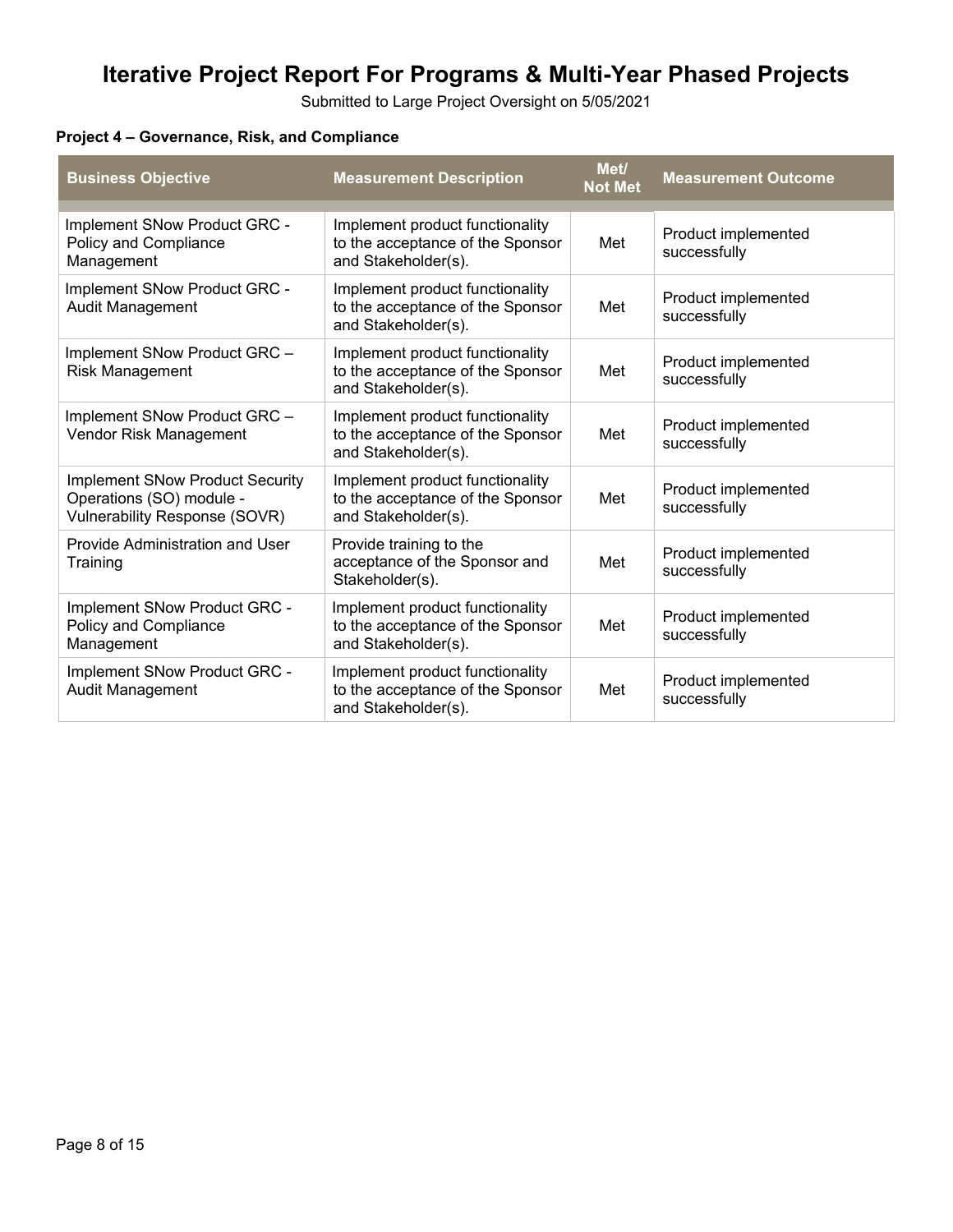Submitted to Large Project Oversight on 5/05/2021

### **Project 5 – MIM Catalog Item and Integration**

| <b>Business Objective</b>                          | <b>Measurement Description</b>                                                                     | Met/<br><b>Not Met</b> | <b>Measurement Outcome</b> |
|----------------------------------------------------|----------------------------------------------------------------------------------------------------|------------------------|----------------------------|
| Increase the efficiency of Identity<br>Management. | Build a service catalog item in<br>ServiceNow to automate<br>creation and deletion of User<br>IDs. |                        |                            |

#### **Project 6 – Service Catalog 2**

| <b>Business Objective</b>                                                                                              | <b>Measurement Description</b>                                                 | Met/<br><b>Not Met</b> | <b>Measurement Outcome</b> |
|------------------------------------------------------------------------------------------------------------------------|--------------------------------------------------------------------------------|------------------------|----------------------------|
| Create Service Catalog items withing<br>ServiceNow to replace the Work<br>Management System (WMS)<br>currently in use. | Creation of twelve catalog items<br>within ServiceNow to replace<br>WMS items. |                        |                            |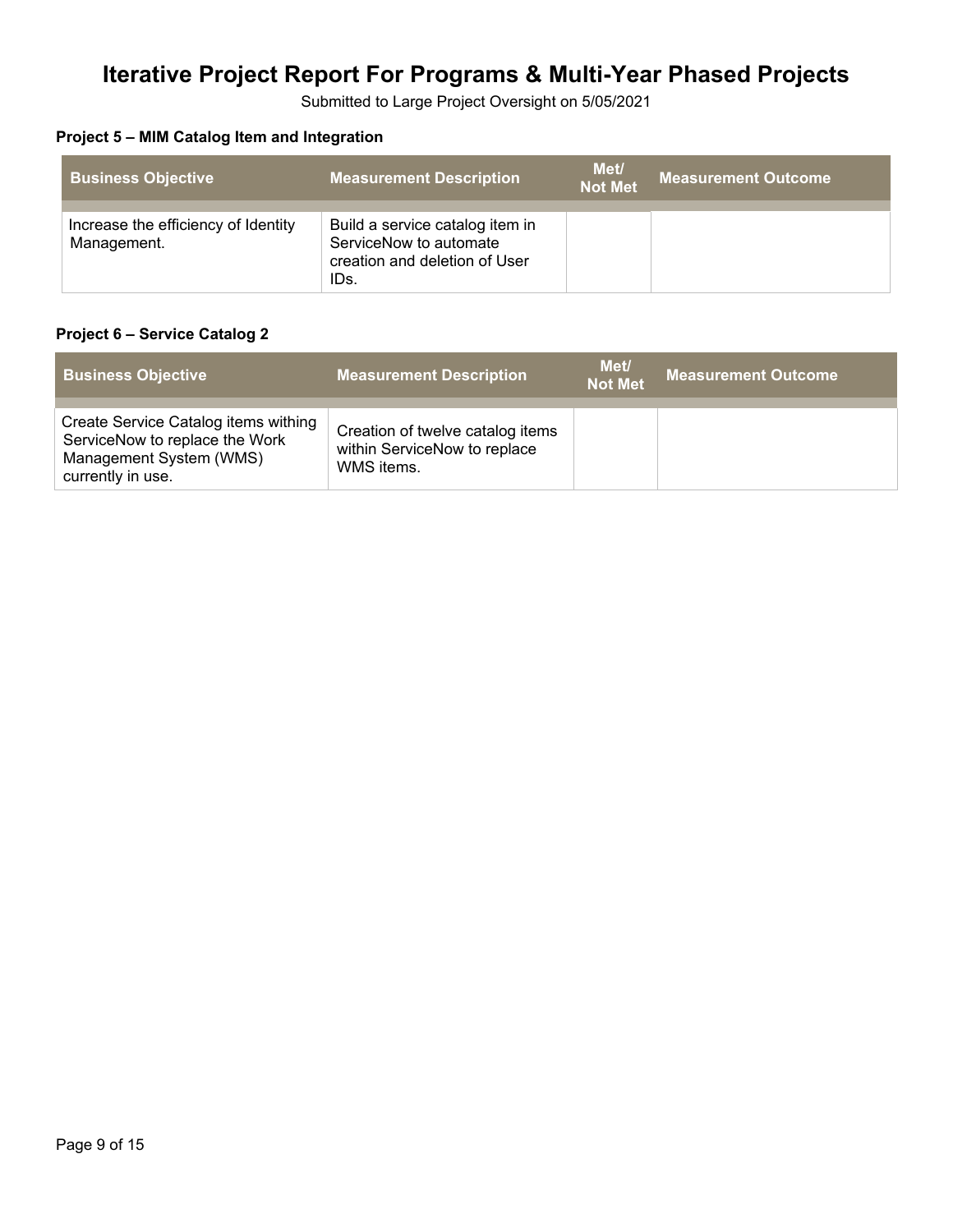Submitted to Large Project Oversight on 5/05/2021

#### POST-IMPLEMENTATION REPORT

Post-Implementation Reports are to be performed after each project or phase is completed. A "PIR" is a process that utilizes surveys and meetings to determine what happened in the project/phase and identifies actions for improvement going forward. Typical PIR findings include, "What did we do well?" "What did we learn?" "What should we do differently next time?"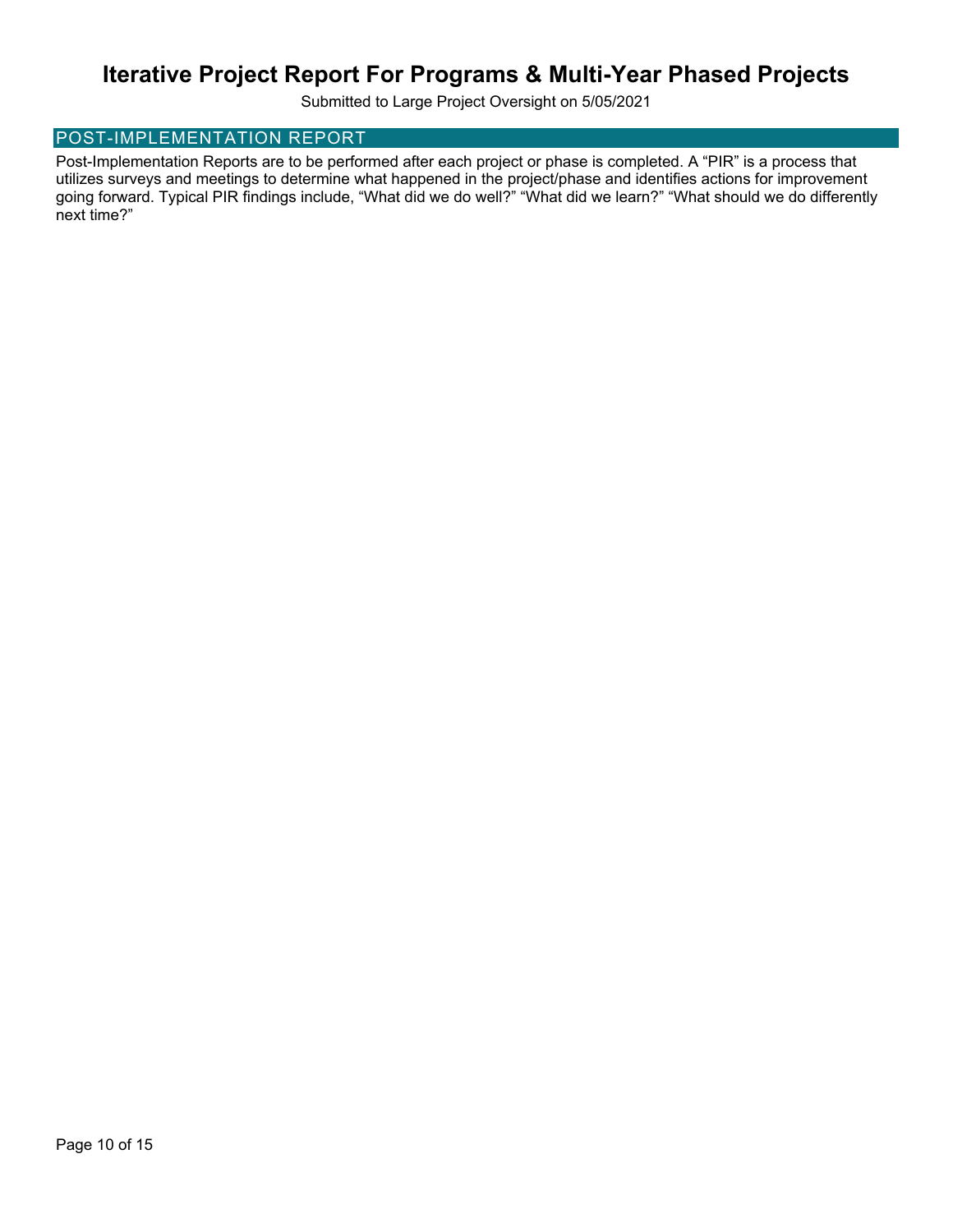| Project/<br><b>Phase</b> | Lesson Learned, Success Story, Idea for Next Time, Etc.                                                                                                                                                                                                                                                                                                                                                                                                                                                                                                                                                                                                                                                                                                                                                                                                                                                                                                                                                                                                                                                                                                                                                                                                                                                                                                                                                                                                                                                                                                                                                                                                                                         |
|--------------------------|-------------------------------------------------------------------------------------------------------------------------------------------------------------------------------------------------------------------------------------------------------------------------------------------------------------------------------------------------------------------------------------------------------------------------------------------------------------------------------------------------------------------------------------------------------------------------------------------------------------------------------------------------------------------------------------------------------------------------------------------------------------------------------------------------------------------------------------------------------------------------------------------------------------------------------------------------------------------------------------------------------------------------------------------------------------------------------------------------------------------------------------------------------------------------------------------------------------------------------------------------------------------------------------------------------------------------------------------------------------------------------------------------------------------------------------------------------------------------------------------------------------------------------------------------------------------------------------------------------------------------------------------------------------------------------------------------|
| Project 1                | What went well?<br>Outstanding collaboration between NDIT & Vendor (Evergreen)<br>$\bullet$<br>All in-scope deliverables were completed with high quality results.<br>$\bullet$<br>Project delivered weeks early, despite a global pandemic and limited client resource availability.<br>$\bullet$<br>Only 1 project change request used to add an additional scope item (Medium catalog item - IP<br>$\bullet$<br>request).<br>Project team provided timely feedback on development (despite COVID being their top priority)<br>$\bullet$<br>Project team actively attended and participated in twice weekly project meetings<br>$\bullet$<br>The perfect people were assigned as your Process Owner/Manager roles. They were very<br>$\bullet$<br>knowledgeable about their areas of expertise and empowered to make decisions. All of them spent<br>a considerable amount of time improving their application & process.<br>Vendor input - Outstanding collaboration between ND Program Manager and EVG Program<br>$\bullet$<br>Manager. Met often to sync up on strategy, plans and deliverable status. Vendor felt it was a true<br>business partnership.<br>2-year strategic roadmap created<br>$\bullet$<br>We were very disciplined as a team about not customizing the application. This is VERY difficult to<br>$\bullet$<br>achieve.<br>ND Team was very receptive to feedback and guidance.<br>$\bullet$<br>Extensive OCM completed:<br>$\bullet$<br>1. Live Best Practices Workshop Training (On-site)<br>2. Live ServiceNow Application Training (remote)<br>3. Step-by-step application job aids<br>4. Training & Communications Plans<br>5. Design Docs<br>6. Sample OCM Emails |
|                          | What could have gone better?<br>More extensive UAT testing during the designated timeframe involving end users as well.<br>$\bullet$<br>More detailed requirements specs provided during discovery to avoid last minute critical<br>$\bullet$<br>requirements (e.g. public facing incident form after UAT complete)<br>More contact between project sponsors to discuss strategic alignment<br>$\bullet$                                                                                                                                                                                                                                                                                                                                                                                                                                                                                                                                                                                                                                                                                                                                                                                                                                                                                                                                                                                                                                                                                                                                                                                                                                                                                        |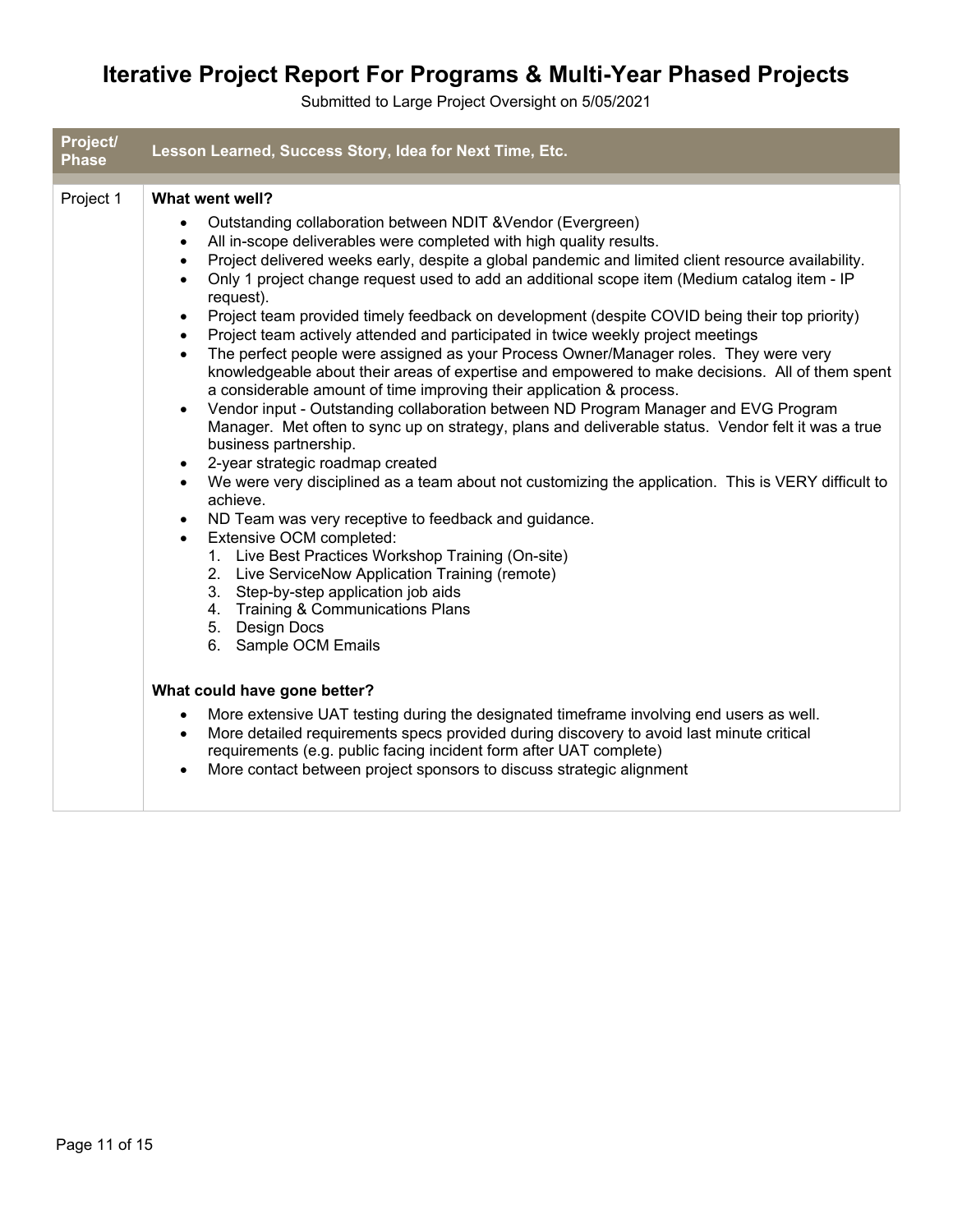| Project 2 | What went well?                                                                                                                                                                          |
|-----------|------------------------------------------------------------------------------------------------------------------------------------------------------------------------------------------|
|           | Great collaboration between Evergreen and ND core team. Regular meetings, status updates, and<br>$\bullet$<br>frequent communication.<br>High quality deliverables achieved<br>$\bullet$ |
|           | Measured both the CSAT and Process Maturity scores to get a benchmark to measure the<br>$\bullet$<br>improvements                                                                        |
|           | Agile approach of regularly showing WIP and gathering feedback ensured that the deliverables met<br>$\bullet$<br>team needs                                                              |
|           | Formal release management and change management processes were identified, documented,<br>$\bullet$<br>and followed                                                                      |
|           | Extensive high-quality documentation provided for all 7 projects including design docs, UAT scripts,<br>$\bullet$<br>job aids and workshops                                              |
|           | Major improvements made to Core Data<br>$\bullet$                                                                                                                                        |
|           | Flawless Paris upgrade completed with very few issues and clear communication<br>$\bullet$<br>Great collaboration between Program Managers (roadmaps, contracts, project planning etc)   |
|           | What could have gone better?                                                                                                                                                             |
|           | Requirements gathering for all 7 projects was informal and regularly changing throughout the<br>$\bullet$<br>lifecycle of each deliverable.                                              |
|           | Add an NDIT business analyst to core teams<br>$\circ$                                                                                                                                    |
|           | Suggest NDIT hold internal requirements gathering sessions with SMEs & business<br>$\circ$                                                                                               |
|           | analyst prior to meeting with EVG.<br>○ Require requirements sign-off in ServiceNow on all stories prior to development.                                                                 |
|           | Start new stories, get formal approval for all major requirements changes and push the<br>$\circ$                                                                                        |
|           | release date for overall deliverable.                                                                                                                                                    |
|           | UAT testing was informal<br>$\bullet$                                                                                                                                                    |
|           | o Formal UAT scripts                                                                                                                                                                     |
|           | ServiceNow & Asset Panda data did not tie initially<br>$\bullet$                                                                                                                         |
|           | Created detailed action plan & go-live plan<br>$\circ$                                                                                                                                   |
|           | Worked with ServiceNow to resolve the data bug<br>$\circ$                                                                                                                                |
|           | Created 2 reports to audit Asset data<br>$\circ$                                                                                                                                         |
|           | Audited ServiceNow to Asset Panda data to ensure tied (should have been done early)<br>$\circ$                                                                                           |
|           | Met with Brandee daily for 2 months<br>$\circ$<br>Extensive documentation on Asset in SN                                                                                                 |
|           | $\circ$<br>Extensive knowledge transfer sessions<br>$\circ$                                                                                                                              |
|           | Extensive data clean-up within ServiceNow done by EVG<br>$\circ$                                                                                                                         |
|           | <b>Significant Core Data Issues</b>                                                                                                                                                      |
|           | Data issues with Active Directory, Location, Dept, Division, Cost Centers, Users, Models.<br>$\circ$<br><b>Model Categories</b>                                                          |
|           | Assign Asset Manager & Asset Sys Admin immediately<br>$\circ$                                                                                                                            |
|           | Stand-up a Master Data Management program<br>$\circ$                                                                                                                                     |
|           | Define & document all of your Asset & Config processes (both financial & config)<br>$\circ$                                                                                              |
|           | Edit the RACI to determine & authorize Asset & Config roles<br>$\circ$                                                                                                                   |
|           | NDIT to clean data prior to sending to EVG to upload<br>$\circ$                                                                                                                          |
|           | Lack of clarity of what is being completed for each project                                                                                                                              |
|           | Work only from approved stories to clarify exactly what is/isn't in scope.<br>$\circ$<br>Clearly state and reiterate what customer will receive throughout the project.                  |
|           | $\circ$<br>Maintain an Issues Log for items that are not in scope, but escalated as an issue for future<br>$\circ$                                                                       |
|           | work                                                                                                                                                                                     |
|           | Continue to post action items, meeting notes, status reports and decision logs in OneNote.<br>$\circ$                                                                                    |
|           | Add link to the file in the meeting invite.                                                                                                                                              |
|           | Send out meeting notes and ask NDIT team to review it to ensure it's accurate (joint<br>$\circ$<br>responsibility for accuracy)                                                          |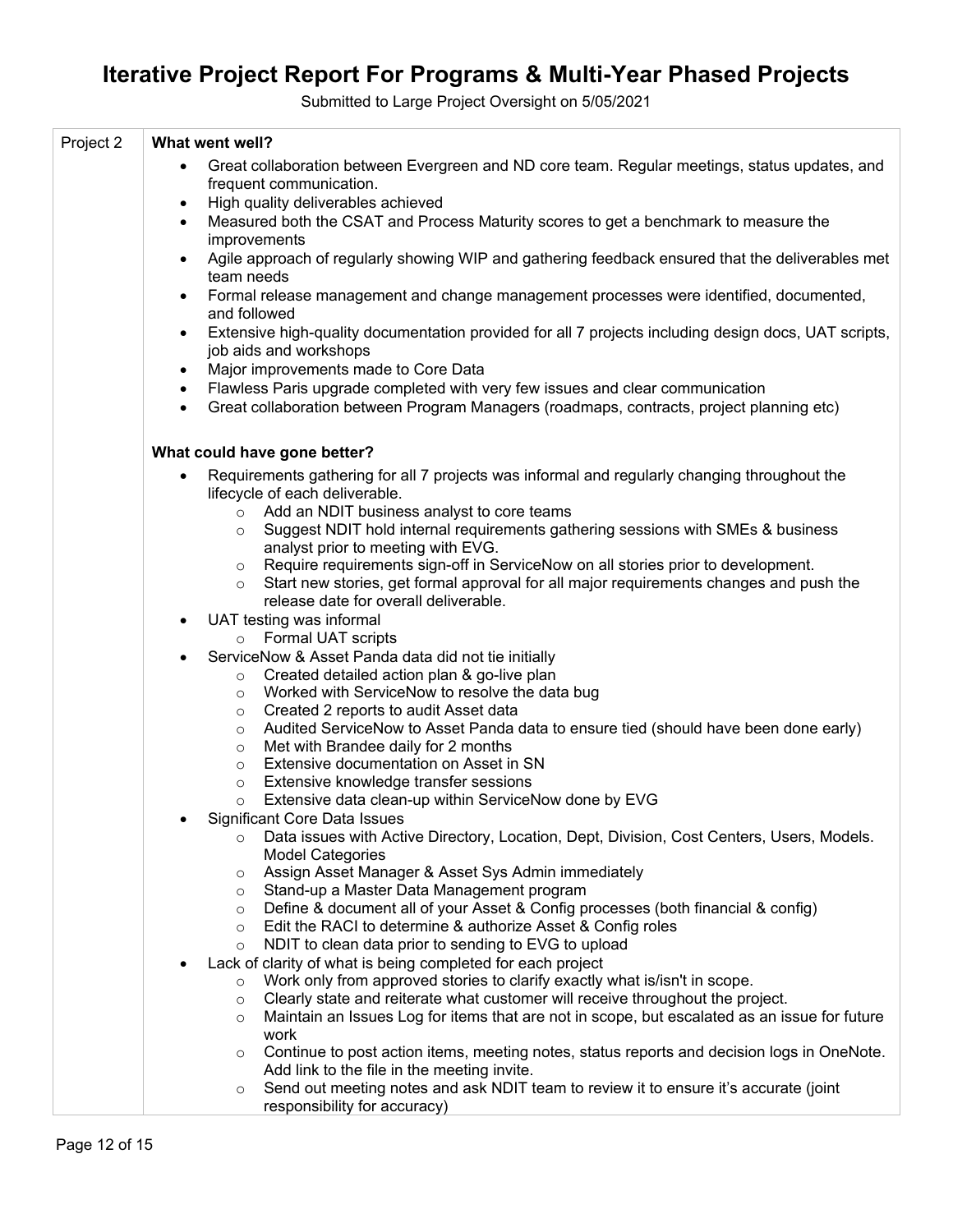| Project/<br><b>Phase</b> | Lesson Learned, Success Story, Idea for Next Time, Etc.                                                                                                                                                                                                                                                                                                                                                                                                                                                                                                                                                                                                                                                                                                                                                                                                                                                                                                                                                                                                                                                                                                          |
|--------------------------|------------------------------------------------------------------------------------------------------------------------------------------------------------------------------------------------------------------------------------------------------------------------------------------------------------------------------------------------------------------------------------------------------------------------------------------------------------------------------------------------------------------------------------------------------------------------------------------------------------------------------------------------------------------------------------------------------------------------------------------------------------------------------------------------------------------------------------------------------------------------------------------------------------------------------------------------------------------------------------------------------------------------------------------------------------------------------------------------------------------------------------------------------------------|
|                          | <b>Emergency ServiceNow version upgrade</b><br>$\bullet$<br>Turn off automatic version upgrades with ServiceNow<br>$\circ$<br>Put an annual upgrade in the schedule every year (planned)<br>$\circ$                                                                                                                                                                                                                                                                                                                                                                                                                                                                                                                                                                                                                                                                                                                                                                                                                                                                                                                                                              |
| Project 3                | What went well?                                                                                                                                                                                                                                                                                                                                                                                                                                                                                                                                                                                                                                                                                                                                                                                                                                                                                                                                                                                                                                                                                                                                                  |
|                          | Great collaboration between Evergreen and ND core team. Regular meetings, status updates,<br>frequent communication.<br>High quality deliverables achieved<br>Measuring both the CSAT and Process Maturity scores to get a benchmark to visualize<br>improvements<br>Agile approach of regularly showing WIP and gathering feedback ensured that the deliverables met<br>team needs<br>Formal release management and change management processes were identified, documented,<br>and followed<br>Extensive high-quality documentation provided including design docs, UAT scripts, job aids, and<br>workshops<br>ATFs created for all major catalog items<br>Flawless Paris upgrade completed with very few issues and clear communication<br>Great collaboration between Program Managers (roadmaps, contracts, project planning etc.)<br>What could have gone better?<br>Requirements gathering for all 7 projects was informal and regularly changing throughout the<br>lifecycle of each deliverable.<br>Add an NDIT business analyst to core teams<br>$\circ$<br>Suggest NDIT hold internal requirements gathering sessions with SMEs & business<br>$\circ$ |
|                          | analyst prior to meeting with EVG.<br>Require requirements sign-off in ServiceNow on all stories prior to development.<br>$\circ$<br>Start new stories, get formal approval for all major requirements changes and push the<br>$\circ$<br>release date for overall deliverable.<br>UAT testing was informal<br>o Formal UAT scripts<br>Lack of clarity of what is being completed for each project<br>Work only from approved stories to clarify exactly what is/isn't in scope.<br>$\circ$<br>Clearly state and reiterate what customer will receive throughout the project.<br>$\circ$<br>Maintain an Issues Log for items that are not in scope, but escalated as an issue for future<br>$\circ$<br>work<br>Continue to post action items, meeting notes, status reports and decision logs in OneNote.<br>$\circ$<br>Add link to the file in the meeting invite.<br>Send out meeting notes and ask NDIT team to review it to ensure it's accurate (joint<br>$\circ$<br>responsibility for accuracy)<br>Emergency ServiceNow version upgrade<br>Turn off automatic version upgrades with ServiceNow<br>$\circ$                                                 |
|                          | Put an annual upgrade in the schedule every year (planned)<br>$\circ$                                                                                                                                                                                                                                                                                                                                                                                                                                                                                                                                                                                                                                                                                                                                                                                                                                                                                                                                                                                                                                                                                            |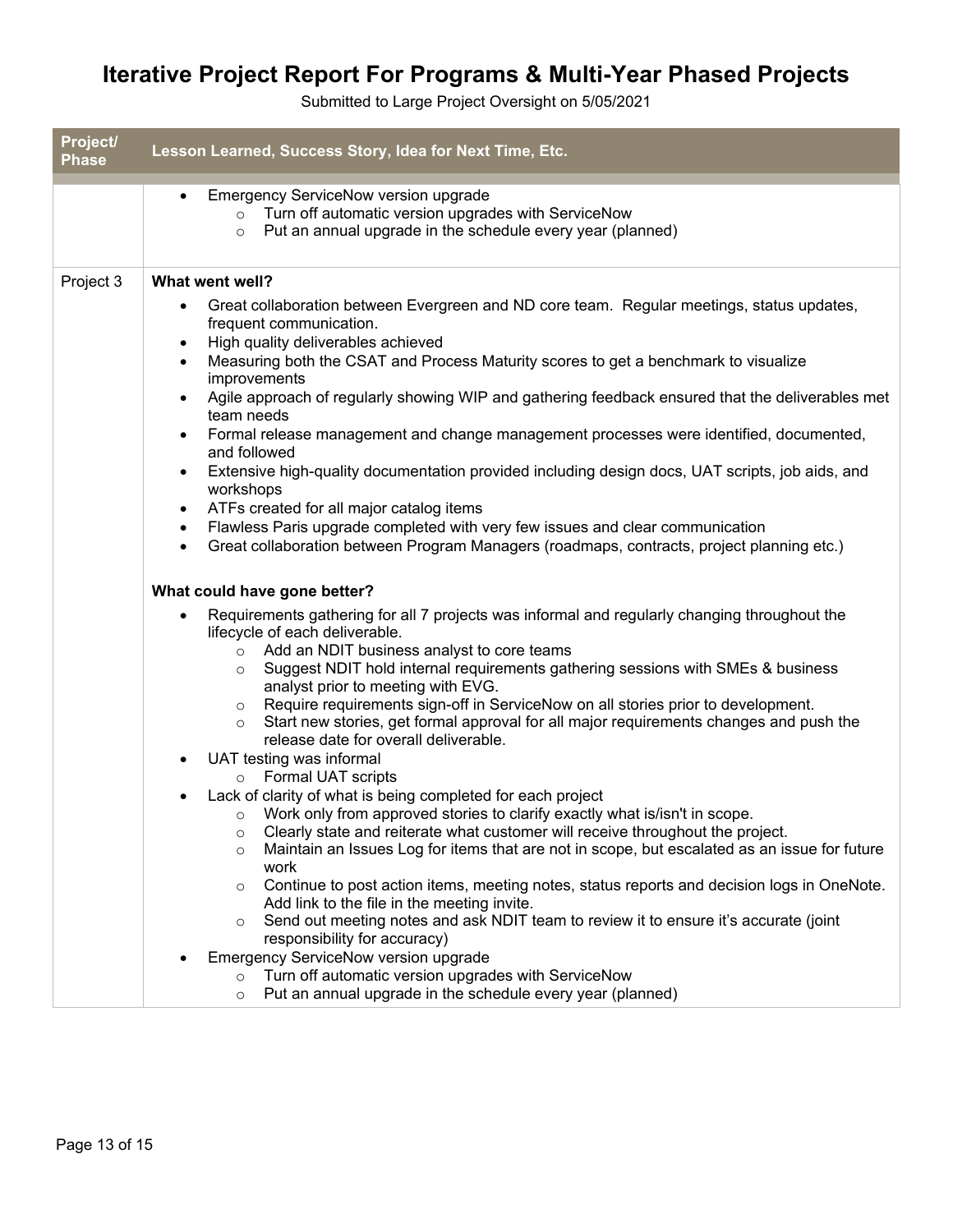Submitted to Large Project Oversight on 5/05/2021

| Project/<br><b>Phase</b> | Lesson Learned, Success Story, Idea for Next Time, Etc.                                                                                                                                                                                                                                                                                                                                                                                                                                                                                                                                                                                                                                                                                                                                                                                                                                                                                                                                                                                                                                                                                                                                                                                                                                                                                                                                                                                                                                                                                                                                                                                                                           |
|--------------------------|-----------------------------------------------------------------------------------------------------------------------------------------------------------------------------------------------------------------------------------------------------------------------------------------------------------------------------------------------------------------------------------------------------------------------------------------------------------------------------------------------------------------------------------------------------------------------------------------------------------------------------------------------------------------------------------------------------------------------------------------------------------------------------------------------------------------------------------------------------------------------------------------------------------------------------------------------------------------------------------------------------------------------------------------------------------------------------------------------------------------------------------------------------------------------------------------------------------------------------------------------------------------------------------------------------------------------------------------------------------------------------------------------------------------------------------------------------------------------------------------------------------------------------------------------------------------------------------------------------------------------------------------------------------------------------------|
| Project 4                | What went well?<br>Pre-created Stories for Requirements Workshops<br>$\bullet$<br><b>Story Review and Approval</b><br>$\bullet$<br>Solid UAT process<br>$\bullet$<br>Built a CI-level Policy Exception Process with Extension Capability<br>$\bullet$<br>Configuring the UCF integration<br>$\bullet$<br>Reporting on Control Status and Substatus<br>$\bullet$<br>Approval Rules Documentation for New Policies<br>$\bullet$<br>Tenable SecurityCenter Vulnerability Integration Configuration including Tenable VPR score<br>$\bullet$<br><b>Vulnerability Reporting</b><br>$\bullet$<br>Accurate scoping of Vendor/Government Entity Vendor Risk Assessments<br>$\bullet$<br>Vendor Manager Reporting<br>$\bullet$<br>Un-cluttered Existing CyGRC Reporting<br>$\bullet$<br>Assessment Automation<br>$\bullet$<br>Risk Response Process for Government Entity Stakeholders<br>$\bullet$<br><b>Risk Re-assessment Process</b><br>$\bullet$<br>Remediation Status and POA&M Fields Added to Risk Form<br>$\bullet$<br><b>CAM Application Configuration</b><br>$\bullet$<br>Automatic Import of Pre-Defined Risks from NDIT GRC<br>$\bullet$<br>Developed Automated Mapping For Future UCF regulatory Content to the GRC team's New<br>$\bullet$<br>Process in ServiceNow<br><b>State Agency Auditing Enhancements</b><br>$\bullet$<br><b>Audit Process Configuration</b><br>$\bullet$<br><b>Configured Business Continuity Management</b><br>$\bullet$<br>Automate Remediation Team and Task Creation from Assurance COOP Report Import<br>$\bullet$<br>Import HCL Appscan Issues/Vulnerabilities<br>$\bullet$<br>Knowledge Transfer<br>$\bullet$<br>Uriah's GRC Team Leadership |
|                          | What could have gone better?<br><b>Overly Aggressive Timeline</b><br>$\bullet$<br>Conveying Expectations of an Aggressive Timeline within NDIT<br>$\bullet$<br><b>Lack of Process Focus</b><br>$\bullet$<br><b>Scoping Reporting Requirements</b><br>$\bullet$<br>Customer Driven Acceptance Criteria<br>$\bullet$<br><b>Formal Training</b><br>$\bullet$<br>Lack of GRC-Specific Application Support<br>$\bullet$<br>AD integration Issues                                                                                                                                                                                                                                                                                                                                                                                                                                                                                                                                                                                                                                                                                                                                                                                                                                                                                                                                                                                                                                                                                                                                                                                                                                       |

### KEY CONSTRAINTS AND/OR RISKS

**Risk – COVID-19 –** Pandemic impacts on project team's operational work could jeopardize project schedule.

Risk - Disconnect between ND and Contractor on requirements - Disconnect between ND and EVG on requirements being given to design and configure by. ND provided requirements are short and generic, when EVG designs and configures to those specs the returned piece of work is missing